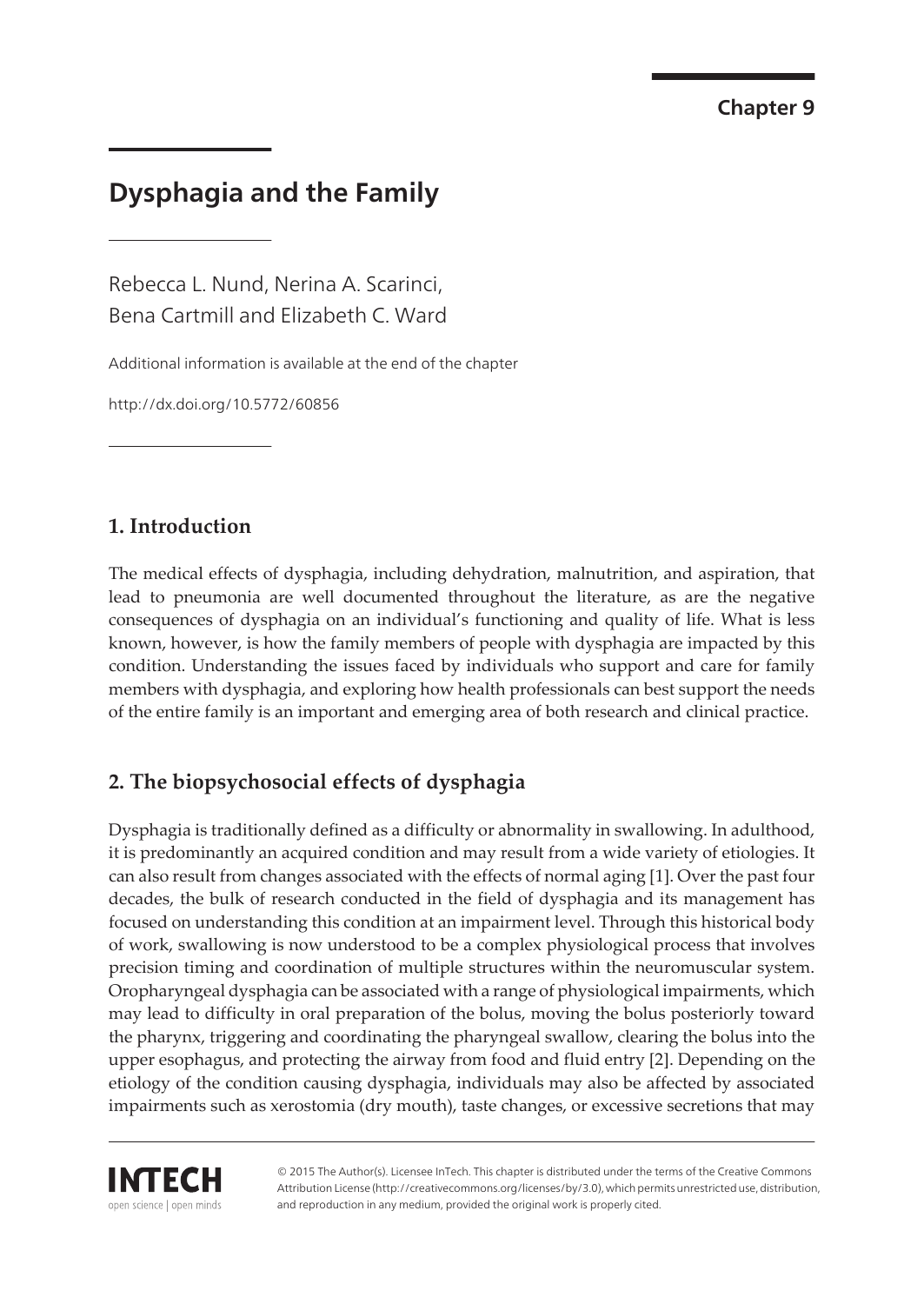further impact capacity, motivation, and desire to eat. The associated medical effects resulting from difficulty in swallowing may include dehydration, malnutrition [[3](#page-11-0)], and respiratory dysfunction (including pneumonia) [[4](#page-11-0)], and ultimately can lead to death in severe cases [\[5\]](#page-11-0).

The traditional management approaches that have evolved in parallel with our understanding of the process of normal swallowing have also been predominantly based on impairment. Interventions including postural strategies, swallowing techniques, and modification of food and fluid textures are used as first-line treatment options to compensate for specific physiological impairments and to improve the efficiency and safety of oropharyngeal swallowing function. Active rehabilitation programs, which are typically implemented in parallel to compensatory measures, are developed following a combination of clinical and objective assessments (videofluoroscopy or fiber-optic endoscopic evaluation of swallowing) and involve behavioral and medical interventions designed to improve swallowing physiology for long-term gain.

While management services for adult-acquired dysphagia remain predominantly focused on remediating physiological impairments, in particular, the need to consider the wider psychosocial impacts of dysphagia has been highlighted in the past decade. It is now recognized that health professionals must consider dysphagia and its effects more broadly, and that dysphagia is, in fact, a multifaceted condition. In addition to its impact on the medical condition of the individual, dysphagia has also been demonstrated to effect functioning in daily life and overall quality of life [[6](#page-11-0)]. Eating and drinking is a source of human pleasure. Dysphagia can make this process and the activities surrounding it laborious, uncomfortable, and difficult [\[7\]](#page-12-0). Irrespec‐ tive of the cause, dysphagia has been found to have a significant negative impact on the quality of life both immediately and months or years following its onset [[5](#page-11-0), [6](#page-11-0), [8\]](#page-12-0). In the geriatric population, reduced quality of life has been associated with self-perceived swallowing difficulties, a condition that older people did not necessarily associate with normal aging [[9](#page-12-0)].

Recent studies have also demonstrated the impact of dysphagia on psychosocial health. In a population-based study, dysphagia was reported by 16% of those surveyed, with intermittent dysphagia associated with anxiety and progressive dysphagia associated with depression [[10\]](#page-12-0). Anxiety and depression are also significantly worse in head and neck cancer survivors with dysphagia than those without dysphagia, irrespective of treatment type [\[8,](#page-12-0) [11](#page-12-0)]. For people with dysphagia, difficulty in swallowing has been found to affect socialization, eating out, family rituals, cooking, and shopping [\[12-14](#page-12-0)]. As such, the concept of dysphagia needs to be reconsidered. Dysphagia is more than simply a physical difficulty. Rather it represents a complex and multilayered condition that may impact on a person's physical, emotional, and social life and carries significant burden surrounding functioning in everyday activities.

In order to embrace a wider view of dysphagia, a new conceptual framework is required. The International Classification of Functioning, Disability and Health (ICF) [[15\]](#page-12-0) [\(Figure 1\)](#page-2-0) has been both proposed [\[16](#page-12-0)] and used [[17-](#page-12-0)[21\]](#page-13-0) as a consistent and universal taxonomy to report research outcomes regarding dysphagia. The ICF is a conceptual framework that provides a biopsy‐ chosocial perspective of functioning, and uses an internationally recognized language [[15\]](#page-12-0). It has the potential to describe the far-reaching complexities of dysphagia through the consideration of functioning from the perspective of the body, the individual, and society in two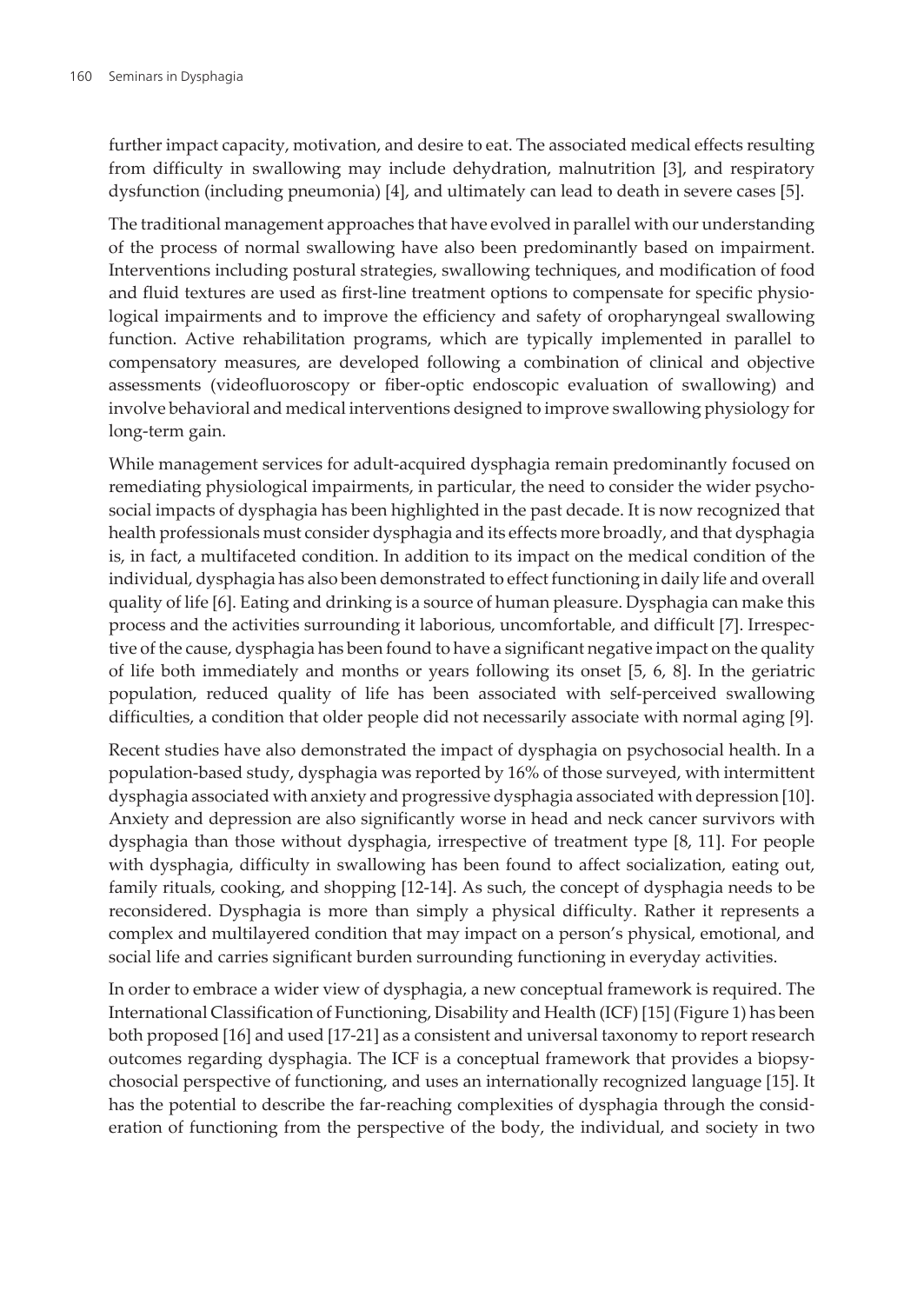<span id="page-2-0"></span>parts: (1) functioning and disability and (2) contextual factors [[15](#page-12-0)]. Functioning and disability comprises (a) the body functions and body structures and (b) activities and participation. The contextual factors are comprised of (a) environmental factors and (b) personal factors (WHO, 2001) (Figure 1).

Each of the components of the ICF consists of various domains and categories that are referred to as the units of classification. Therefore, the functioning of an individual with a health condition can be documented using the appropriate category code and then adding qualifiers, which are numeric codes that specify the magnitude of the individual's functioning or disability within that category [[15\]](#page-12-0). An alphanumeric coding system is used for coding health conditions in the ICF. The letters *b, s, d,* and *e* represent body functions, body structures, activities and participation, and environmental factors respectively. A numeric code then follows these letters, which denotes the domain (or chapter number), followed by additional sublevels of coding, and then the qualifiers (WHO, 2001). For example, changes to taste would be linked to the code b250 - taste function where *b* represents the body functions domain and the numbers (i.e., 250) represent the various levels of classification.



**Figure 1.** International Classification of Functioning, Disability and Health (ICF) [[15\]](#page-12-0)

Recently, a study examining the consumer's perspective of living with dysphagia following management for head and neck cancer utilized the ICF to classify patients' physical, emotional, and psychosocial concerns relating to their dysphagia [\[20](#page-12-0)]. The results demonstrated that dysphagia impacted on body functions, activities and participation, and environmental factors almost equally, with changes to body structures rarely mentioned by people with dysphagia. Therefore when dysphagia is examined more broadly, using a framework such as the ICF, it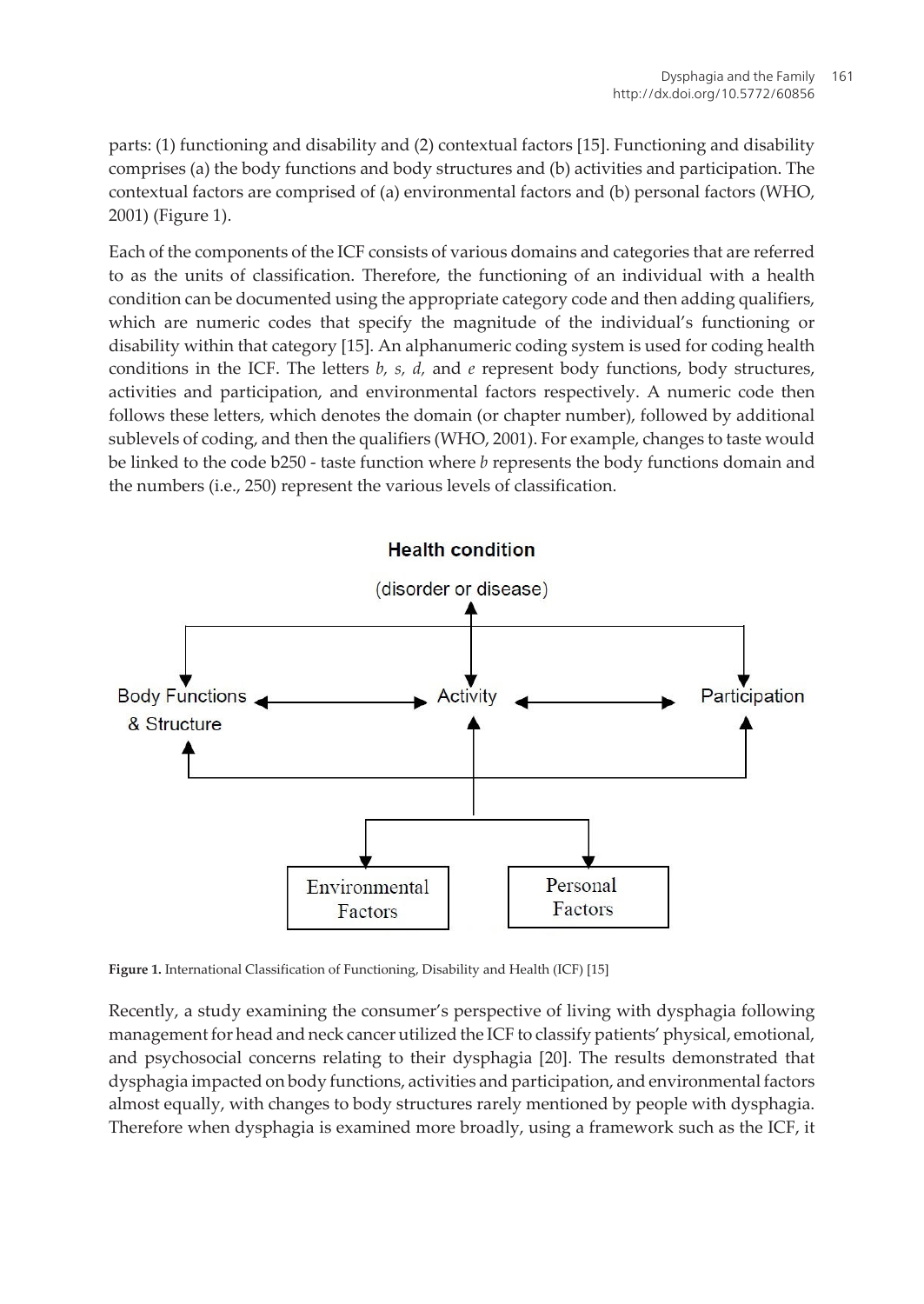clearly has far-reaching life effects beyond the physiological changes to the swallow and the medical implications of dysphagia.

# **3. The effects of dysphagia on the family**

Mealtimes, eating, and drinking are profoundly social activities that sustain not only our physiological needs but also our social and emotional life [[22\]](#page-13-0). The meanings we attach to food, and the processes of eating and swallowing are deeply connected to our most valued activities and experiences, and are integral to how we see ourselves as individuals and in relation to others [\[23](#page-13-0)]. As such the negative effects of dysphagia are recognized to influence more than just the life of the person with the condition.

In a recent study that mapped the experiences of living with dysphagia following nonsurgical head and neck cancer management to the ICF, a number of environmental factors were identified to influence the functioning (and disability) of the individuals with dysphagia [[20\]](#page-12-0). In particular, family members were identified as important sources of support for people with dysphagia throughout the trajectory of care, particularly in regards to meal preparation and the encouragement to keep eating [[20\]](#page-12-0). In addition to playing an important support role, there is emerging evidence to indicate that families also experience negative effects as a result of living with and supporting individuals with dysphagia [[24-26\]](#page-13-0). For the purposes of this chapter, family is defined as any individual who plays a significant role in the life of the person with dysphagia. This definition encompasses a broad concept of family, and is consistent with other literature, whereby family is described as being two or more people who are related in any way, including through a continuing biological, legal, or emotional relationship [\[27](#page-13-0)].

Recent research has demonstrated the pervasive effects of dysphagia on family members following a number of different etiologies including head and neck cancer treatment [[24,](#page-13-0) [26,](#page-13-0) [28](#page-13-0), [29](#page-13-0)], stroke [\[25](#page-13-0)], traumatic brain injury [[25\]](#page-13-0), and motor neuron disease [\[30](#page-13-0)]. This body of evidence has revealed that families are important members of the support team for people with dysphagia as they provide valuable practical and emotional support. The high levels of burden experienced by family members in relation to food and meal preparation may hinder their ability to function effectively as a support system for the individual with dysphagia [[24,](#page-13-0) [26,](#page-13-0) [31\]](#page-13-0). It can also affect their physical and psychological health, and quality of life [[24,](#page-13-0) [25](#page-13-0), [32\]](#page-13-0).

Verdonck de Leeuw et al. [[32\]](#page-13-0) found that the presence of a gastrostomy tube, a surrogate indicator of dysphagia, in people with head and neck cancer was the only significant predictor of distress in family carers. Supporting this, the family members of people with head and neck cancer and dysphagia have been shown to experience a reduced quality of life both before cancer treatment and in the early acute phase, with significant improvements shown between 3 and 12 months post-treatment [[24\]](#page-13-0). Evidence supports that the family member's quality of life was found to significantly correlate with the functioning of their family member with dysphagia [[24\]](#page-13-0). Therefore, the presence of dysphagia has the potential to have significant effects, not only on the life of the person with dysphagia but also on their family. Despite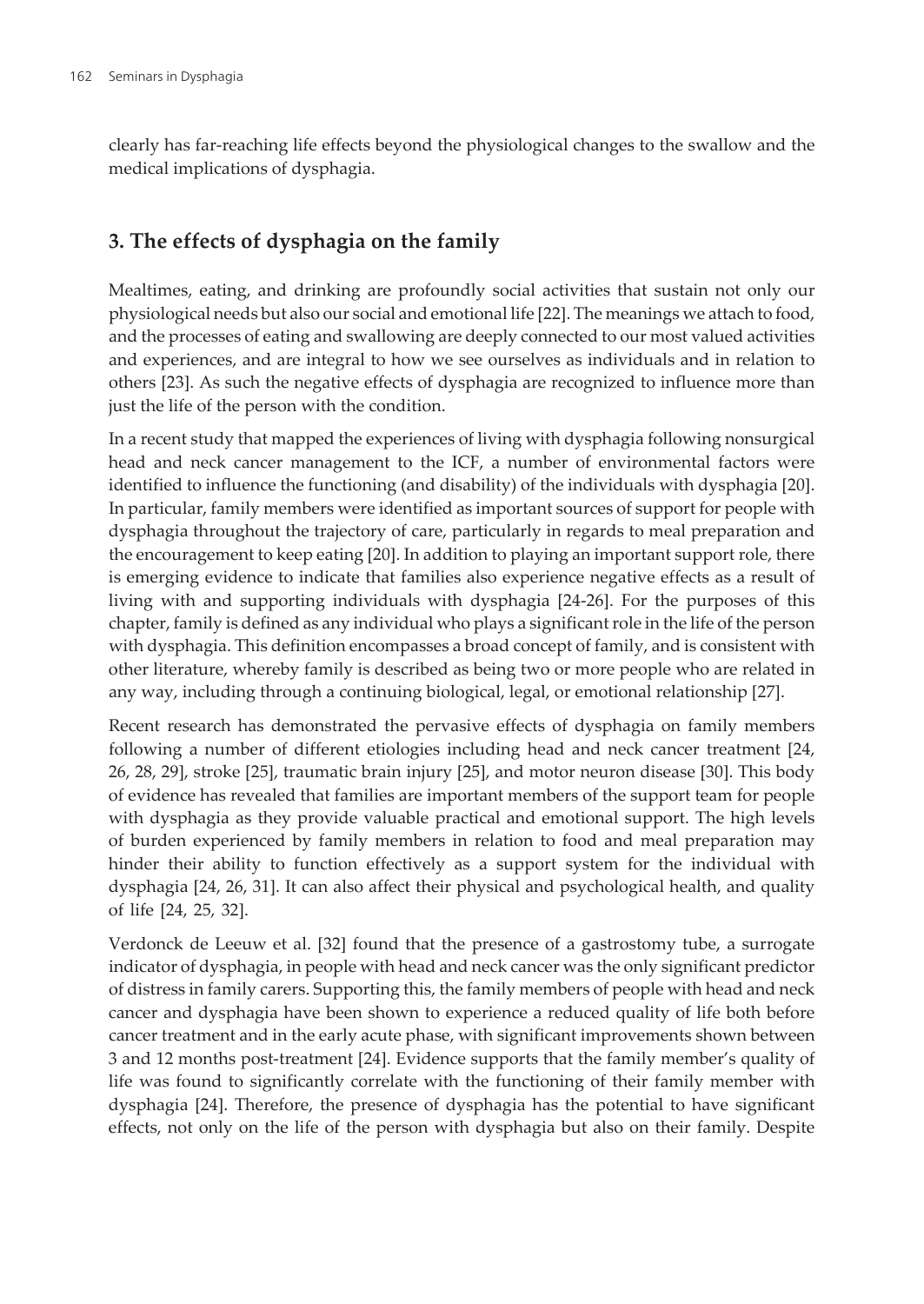differing etiologies, family members of people with dysphagia consistently report negative effects on their everyday lives as a result of the dysphagia particularly in relation to: managing modified diets/fluids, and providing appropriate meals; negative influences of dysphagia on family dynamics and social activities; and the emotional impacts of dysphagia [[24-26, 28-30](#page-13-0)].

#### **3.1. Managing modified diets and fluids and providing appropriate meals**

A number of studies have noted that family members of people with dysphagia report experiencing distress associated with food preparation and mealtime activities [\[24-26](#page-13-0), [31\]](#page-13-0). Consistently across multiple studies, family members reported changes to their meal prepa‐ ration, noting a need for more conscious and intentional thought and planning, and the need to cook two separate meals [\[24-26](#page-13-0)]. Preparing food and meals is one of the most significant ways of providing care, and demonstrating love and concern for others [\[22](#page-13-0), [24](#page-13-0), [33\]](#page-13-0). Though often discounted as trivial, there are a number of important skills involved in the work of "feeding the family" [[22\]](#page-13-0). These skills include: planning meals, learning the food preferences of others, learning about food and preparation techniques, provisioning and shopping for food, preparing meals, serving meals, feeding, and cleaning up from meals.

Meals have been described as fundamental to our daily thinking and acting and are core component to how we organize our days [\[34](#page-13-0)]. It is has been estimated that the average person makes over 260 decisions a day regarding eating and that more than 200 of these choices are made subconsciously [\[35](#page-14-0)]. When it comes to preparing meals for an individual with dysphagia, decisions regarding eating and drinking are likely to increase and will likely no longer be subconscious. Putting a meal together requires more than cooking as it takes "thoughtful foresight, simultaneous attention to several different aspects of a project, and a continuing openness to ongoing events and interactions" (p. 55) [[22\]](#page-13-0). When a family member has dys‐ phagia, putting a meal together becomes a more intense and time-consuming process [[26\]](#page-13-0).

#### **3.2. Influence of dysphagia on family dynamics and social activities**

Dysphagia has a recognized influence on family dynamics [[24-26, 30, 31\]](#page-13-0). Many families report the need to accommodate the needs of their family member with dysphagia and consistently find a disruption to family mealtimes [\[26](#page-13-0)]. For a number of families, their meals are now dictated by what their family member with dysphagia can eat and some families also eat textured modified diets [\[26](#page-13-0)]. In addition, several families have commented that they no longer ate meals together as they did not want to eat in front of their family member with dysphagia [[26,](#page-13-0) [30](#page-13-0)]. Those that did reported changes to the meaning and experiences of family meals [[24-26\]](#page-13-0). In some studies family members reported leaving the dinner table because they could not cope with their family member's dysphagia [\[25](#page-13-0), [26\]](#page-13-0). Family mealtimes are often acknowledged as an important get-together time to enrich family life and "eating together means staying together" (p. 11) [\[34](#page-13-0)]. When one member of the family can no longer fully engage in the mealtime experience because of dysphagia, the effects are felt by the entire family unit as there is a loss in the social bonds of food and meals [\[24-26](#page-13-0), [30, 31](#page-13-0)].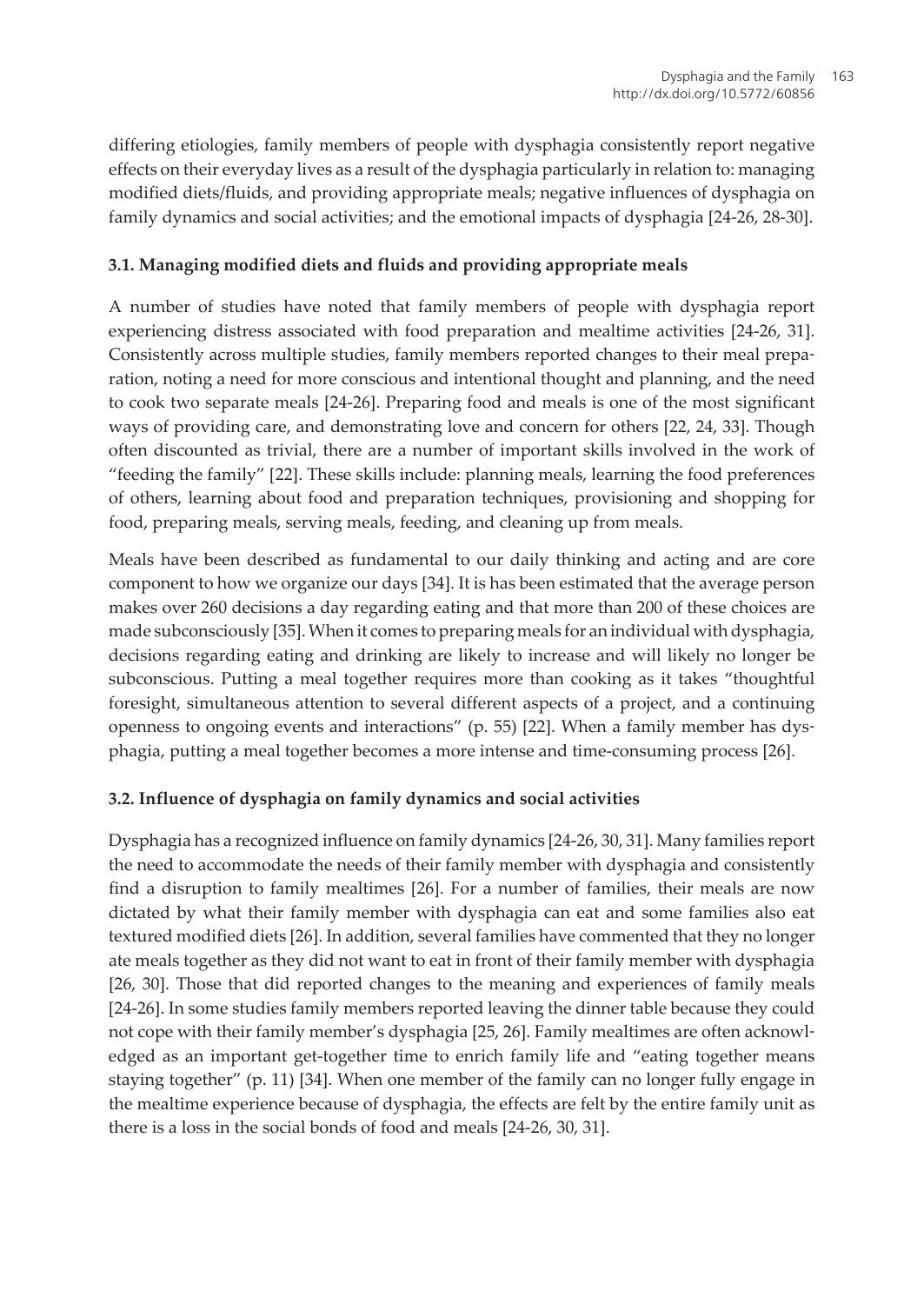The effects of dysphagia, on family members at mealtimes, are not limited to the home. Numerous studies have documented the negative effects of dysphagia on family member's social lives including eating out at restaurants and attending significant events such as weddings and holidays leading to further feelings of frustration and isolation [\[24-26](#page-13-0)]. Some family members reported looking for opportunities to eat foods that their family member could no longer eat when their family member with dysphagia was not present [\[26\]](#page-13-0). Despite the disruptions to family meals and social engagements, the family members in one study reported that they believed the dysphagia did not have a significant impact on their relationship, but had in fact brought them closer together, indicating that family members learn to adapt and adjust to the dysphagia [[26\]](#page-13-0).

#### **3.3. Emotional impacts of dysphagia**

Numerous emotional impacts of dysphagia on family members have been discussed in the current literature. These emotional impacts have been expressed around a variety of areas. Johansson and Johansson [[25\]](#page-13-0) noted that family members of people with dysphagia following stroke or traumatic brain injury expressed concern about their family member's health and well-being, particularly regarding nutrition, weight maintenance, and the need to pay special attention to texture-modified diets. These findings are similar to those found in family members of people with dysphagia following head and neck cancer. Both Patterson et al. [\[24](#page-13-0)] and Nund et al. [[26\]](#page-13-0) discussed feelings of fear, guilt, frustration, anger, stress, and helplessness over the enforced changes to meal preparation [[24,26](#page-13-0)]. In addition, family members expressed feelings of insecurity, uncertainty, loneliness, and frustration [\[24-26](#page-13-0)] when leaving the care of the hospital services. Family members in these studies reported feeling ill-prepared and anxious regarding the increased responsibilities for their family member's food and eating [[25-27\]](#page-13-0). These findings across studies highlight the need for specific interventions for family members to build capacity and provide support in the multiple roles they undertake in caring for their family member with dysphagia [[26\]](#page-13-0).

# **4. Third-party disability in dysphagia**

The impact of dysphagia on an individual's family is increasingly being acknowledged as an important consequence of dysphagia [[24-26\]](#page-13-0). The effects of a health condition, such as dysphagia, on the functioning (and disability) of family has been termed "third-party disabil‐ ity" and identified as an area for future work by the WHO [\[15](#page-12-0)]. The concept of third-party disability is raised in the situation where the family member may not have a health condition; however, they may experience activity limitations and participation restrictions as a result of their family member's dysphagia.

Although the concept of third-party disability is still under some conceptual debate, to date the ICF has been used successfully to describe the third-party disability of spouses of older people with hearing impairment [[36\]](#page-14-0); close family members of people with aphasia [\[37](#page-14-0)]; and more recently, family members of people with dysphagia following head and neck cancer [[38\]](#page-14-0).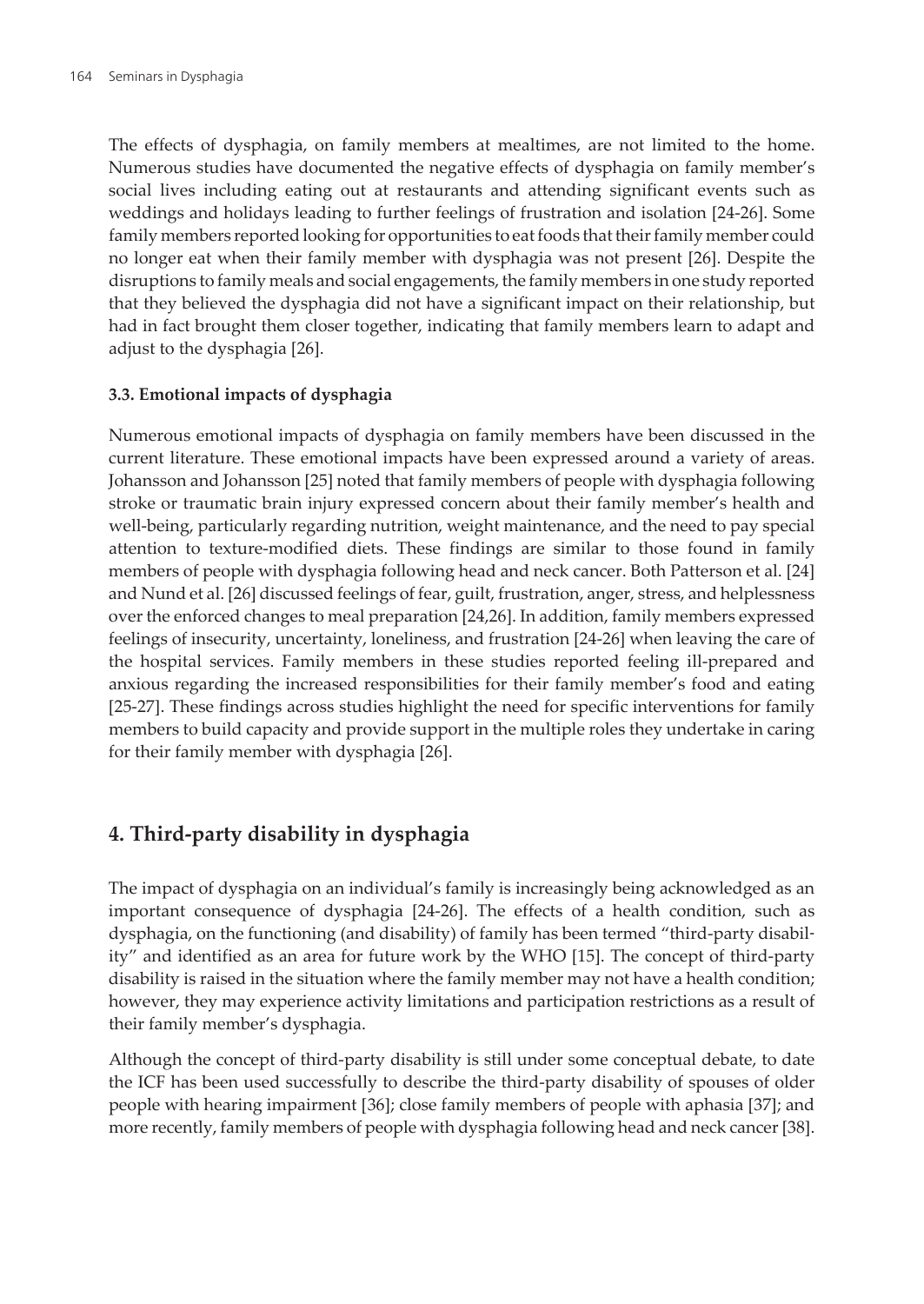A model extending the ICF to explain third-party disability has been proposed [\[36](#page-14-0)] and an adapted version of this model, specifically relating to dysphagia, is shown in Figure 2. This adapted model demonstrates how the functioning and disability of an individual with dysphagia acts as an environmental factor for the family member, influencing their functioning (and disability).



**Figure 2.** Application of the ICF to family members of people with dysphagia (adapted from Scarinci et al. [[36\]](#page-14-0))

In a recent study that mapped family members ' experience of dysphagia following head and In a recent study that mapped family members  $\prime$  experience of dysphagia following head and neck cancer to the ICF, Nund et al. [[38\]](#page-14-0) found that the majority of their concerns were linked to the activities and participation component of the ICF (e.g., difficulties or changes to meal preparation were linked to the activities and participation component). It should be noted, regarding measures of the preparation were not related to the nontremance probhowever, that these difficulties were generally determined to be performance problems rather than capacity limitations [[38\]](#page-14-0). The difficulties experienced by family members regarding meal preparation were not related to impairments in their body functions, or even in their capacity to prepare a meal. Rather, family members reported experiencing difficulties preparing meals because their family member with dysphagia had specific requirements regarding food and fluids [[38\]](#page-14-0).

This finding is consistent with the definition of third-party disability whereby although the family member does not have a health condition, they experience activity limitations and participation restrictions as a result of their partner's health condition (i.e., as a result of their partner's dysphagia) [[14\]](#page-12-0). In this mapping process, it was observed that the most relevant domains of the activities and participation component of the ICF were those of interpersonal interactions and relationships, domestic life, general tasks and demands, learning and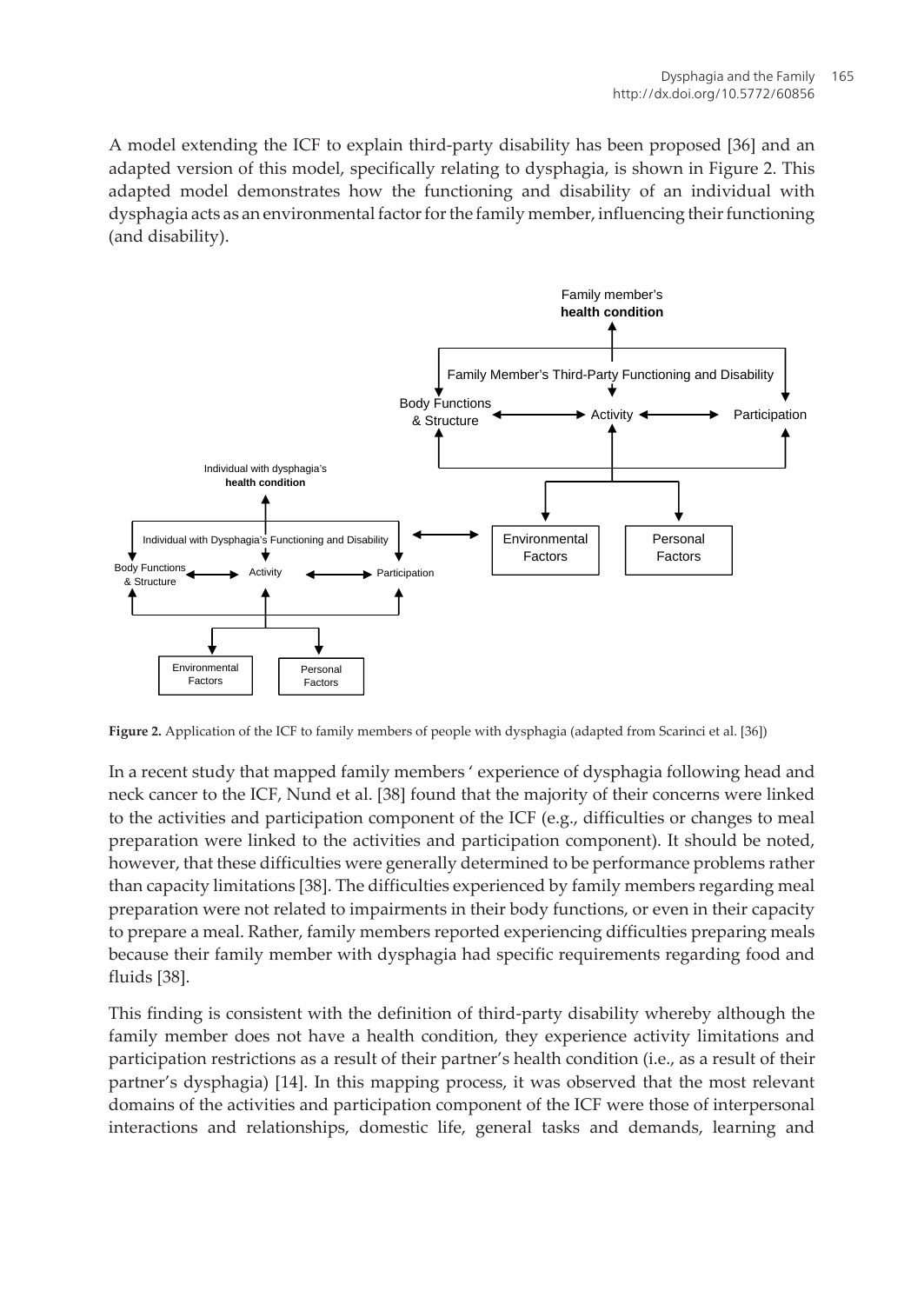applying knowledge, self-care, major life areas, and community, social and civic life [[38\]](#page-14-0). The number of relevant activity and participation domains highlights the pervasive effects of dysphagia on the life of the carer and demonstrates that food and meals underpin a number of life areas for family members of head and neck cancer survivors with dysphagia. This study confirmed that ICF terminology can be used successfully to describe the multifaceted and complex effects of dysphagia on family members of people treated nonsurigcally for head and neck cancer.

# **5. Strategies used by family members to cope with dysphagia**

In reponse to the pervasive effects of dysphagia, studies reported to date have identified a number of strategies and processes family members adopt to adjust and cope with their family member's dysphagia and the associated impacts on their life [[24-26\]](#page-13-0). A predominant theme across studies is the acceptance of a new normal. That is accepting that meal preparation, mealtimes, and social occassions may never be the same. In order to reach this point, family members across studies noted the need to negotiate changing roles in regards to their family members dysphagia and the need to take on more roles within the household [\[24-26](#page-13-0)].

Other strategies reported by family members include maintaining a positive attitude; looking for opportunities to eat foods that their partner could not eat when they were not present; and using trial and error strategies to learn what foods their family member could and could not eat. Each of these strategies and adjustment processes were often made without the support of health professionals and family members across studies have consistently reported the need for further education, training, and support from health professionals to help them adapt and adjust to their family member's dysphagia regard‐ less of etiology or severity of dysphagia [[25,](#page-13-0) [26](#page-13-0), [29\]](#page-13-0).

### **6. Role of family-centered care in dysphagia management**

Given the emerging evidence supporting the important role of family members in the provision of informal care for people with dysphagia, and the potential for third-party disability in family members of people with dysphagia, active involvement of family members in all aspects of dysphagia assessment and intervention is clearly indicated. This could be achieved in dysphagia management by shifting from a patient-focused, impair‐ ment-based model of intervention, to providing a more holistic, family-centered approach. The Institute for Patient- and Family-Centered Care [[39\]](#page-14-0) define family-centered care (FCC) as "... an approach to the planning, delivery, and evaluation of healthcare that is governed by mutually beneficial partnerships between healthcare providers, patients and families." Although traditionally used in pediatrics, FCC can be applied to people of all ages, and used in any health care setting [\[39](#page-14-0), [40\]](#page-14-0).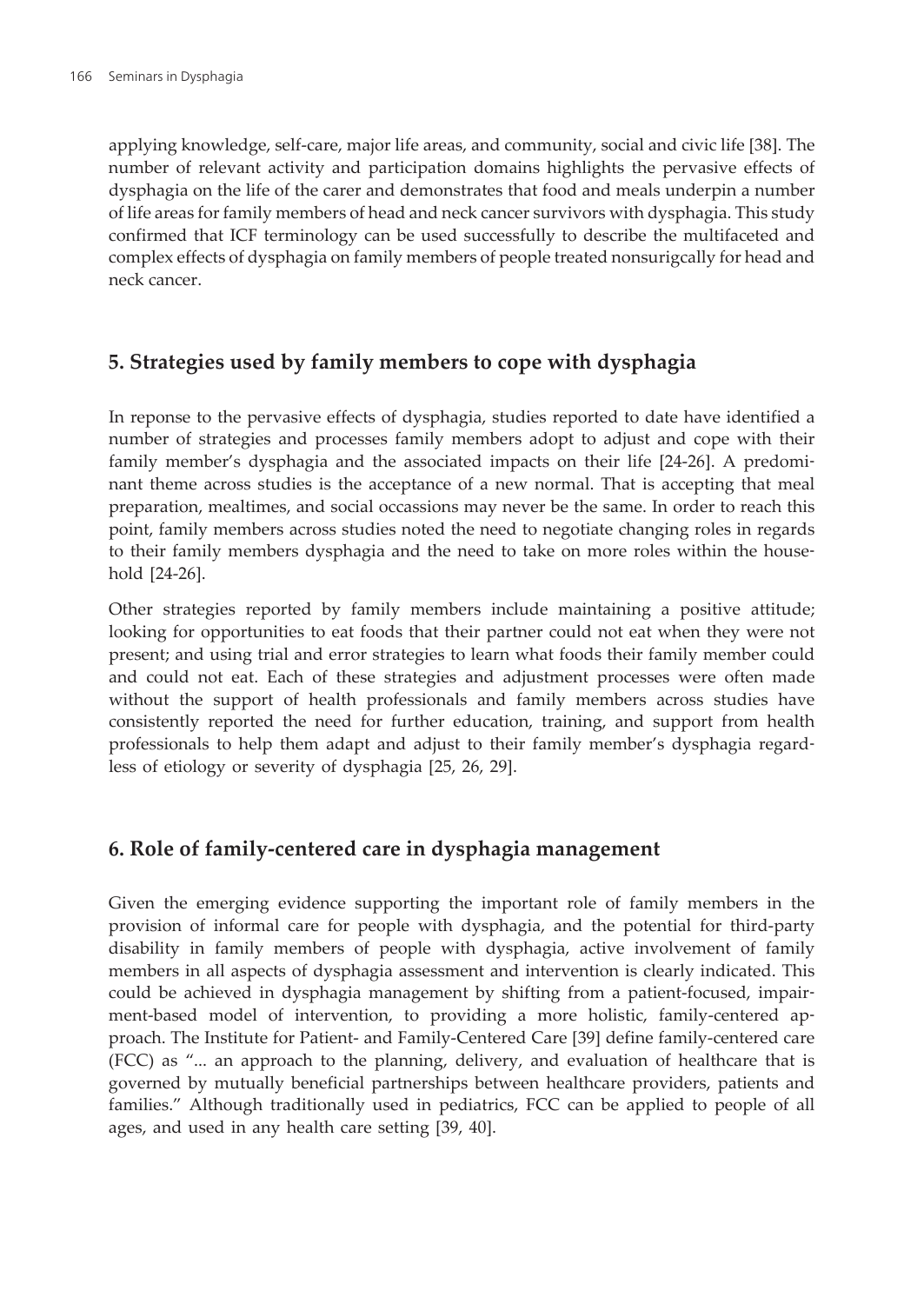The term "family-centered care" is sometimes used synonymously with patient-centered care and client-centered care. However, an important distinction between FCC and the other forms of centeredness is that FCC seeks to explicitly assist families in ways that are important to family members [[41, 42\]](#page-14-0). As such, FCC ensures that care is planned around the whole family; and importantly, the entire family is recognized as receivers of care, not just the individual with dysphagia [\[43, 44](#page-14-0)]. In the context of third-party disability, FCC is the most relevant type of centeredness in health care because it emphasizes the importance of health care that is mutually beneficial to all [[45\]](#page-14-0).

The principles of FCC originated in the field of psychology, and specifically, family-systems theory. According to family-systems theory, the behavior of any individual should be viewed in the context of their family's social system [[46\]](#page-14-0). This consideration is supported by empirical evidence showing that family relationships affect biological systems, psychological well-being, and health behavior [\[47](#page-14-0)]. Therefore, consideration of the contribution of family relationships to health outcomes is an important consideration for any health service. Family-systems theory also supports the notion that family members play an important role in promoting ongoing change and development in an individual's functioning, and these changes have the potential to affect the entire family unit.

Given FCC has its roots in theories from psychology, there is a body of evidence in the field of psychology supporting the efficacy of involving family members in interventions. The range of psychological disorders for which involvement of family members has been investigated has been diverse, but includes such conditions as obsessive compulsive disorder and problemgambling [\[48](#page-14-0)[-57](#page-15-0)]. This body of research has shown that interventions that include family members are more effective than individual treatment [[52, 54](#page-15-0)]. Research has also demonstrated that the inclusion of family members in intervention increases opportunities for the family to improve their communication [[53, 57](#page-15-0)]. Involvement of family members also allows professionals to obtain a more holistic view of the true impact of the problem as well as the role of family dynamics [[56\]](#page-15-0).

Research in pediatric health care has long demonstrated the benefits of FCC for children with a variety of health conditions. A recent systematic review highlighted the benefits for both patients and family members in terms of improvements in the health condition, improved efficiencies and access to health care services, and improved communication between health care professionals and families [\[58](#page-15-0)]. In terms of family functioning, a meta-analysis by Dunst et al. [\[59](#page-15-0)] also showed improved family behavior and functioning as a result of FCC. More recently, the application of FCC to adult health care services has been discussed in the literature [[40\]](#page-14-0), with a number of documented benefits. Studies have shown that active engagement of family members in medical consultations for patients with chronic conditions results in greater patient engagement in decision making [\[60](#page-15-0)], improved recall of information [[61\]](#page-15-0), improved satisfaction with care and health-related quality of life [[62,](#page-15-0) [63](#page-15-0)], increased compliance with medical treatments [\[64](#page-15-0)], decreased depression rates, and overall better family dynamics for patients and family members [[65, 66](#page-16-0)]. These benefits have been shown to be especially strong for families of patients with physical health conditions due to the physical assistance provided by these family members on a daily basis [[67-69\]](#page-16-0). In the case of dysphagia, it is expected that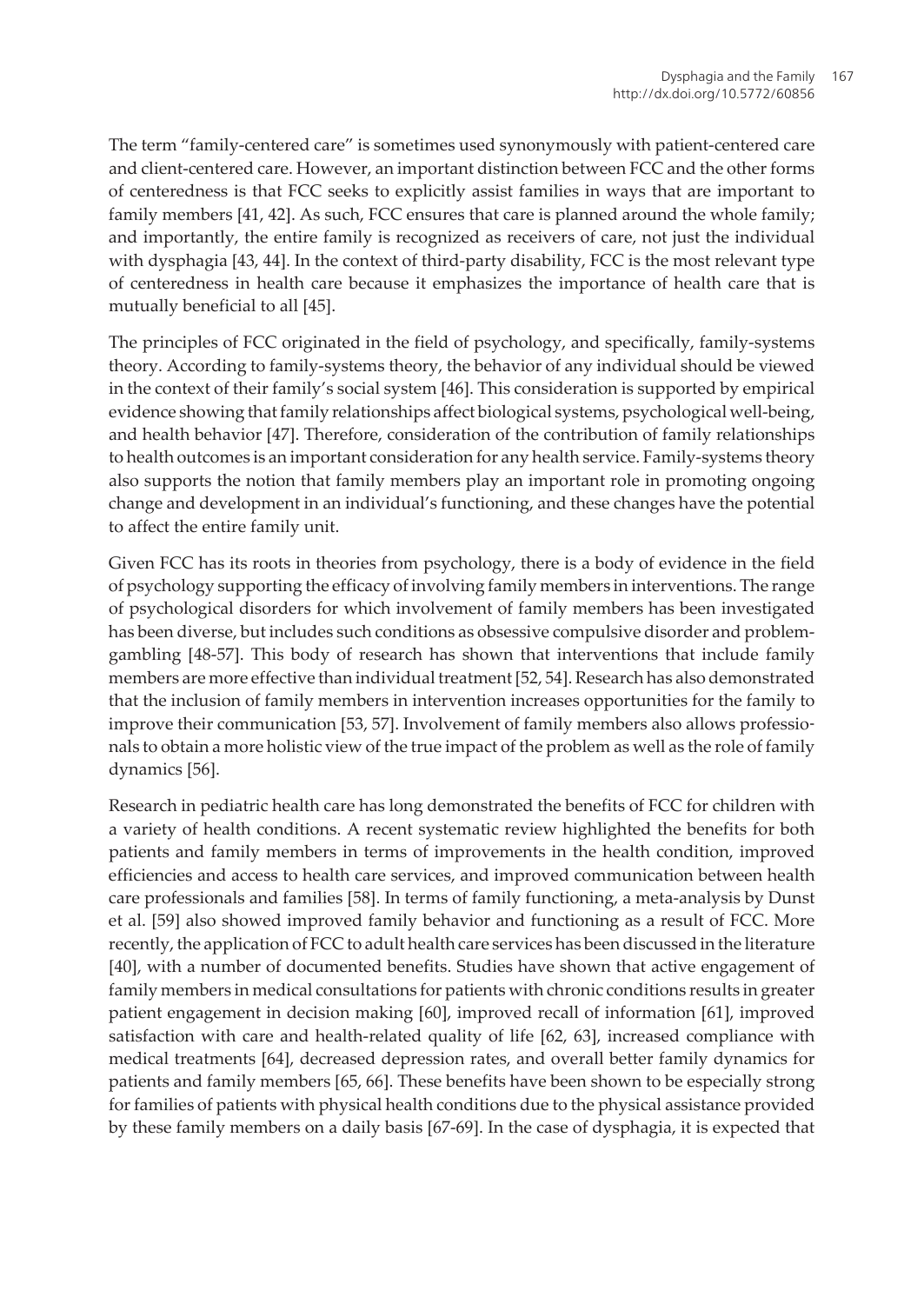due to the chronic nature of this condition and the ongoing supports required by family members in mealtime preparation and assistance, the application of FCC for this population would yield similar benefits.

The Institute for Patient- and Family-Centered Care [\[39](#page-14-0)] describes four key components for applying FCC, which could be implemented in dysphagia management: (1) respect and dignity for patients and family members, such that health care professionals listen to and honor the perspectives and choices of patients and family members; (2) the provision of complete and unbiased information to patients and family members such that they can participate effectively in the decision-making process; (3) participation of patients and family members in all aspects of care and decision making; and (4) collaboration with patients and family members in all levels of health care, including policy and program development, implementation and evaluation, facility design, professional education, and in the delivery of care.

In listening and honoring the perspective and choices of people with dysphagia and their family members, clinicians should follow the recommendations outlined by Laidsaar-Powell et al. [[70\]](#page-16-0) in order to optimize family member involvement. These include: encouraging, welcoming and involving family members in all aspects of the consultation; and determining the reason for the presence of family members from the perspective of both the patient and family member. Although family members of people with dysphagia may attend consultations with the patient, their role may traditionally be viewed by the health professional as that of "support person" for the individual with dysphagia. However, a recent systematic review of family member involvement in physician consultations highlighted that family members may play a number of roles in supporting patients, ranging from being a memory aide and transcriber to providing emotional support and serving as an advocate and interpreter [[70\]](#page-16-0).

A narrow perception of these roles by health professionals may serve to prevent full and active participation in the management plan, with a recent study indicating that health professionals may miss valuable opportunities for engaging family members in designing chronic care management plans, and failing to facilitate participation of family members in consultations [[71\]](#page-16-0). Thus, in order to facilitate FCC in dysphagia management, clinicians should not only be mindful of highlighting helpful behaviors from family members; but also clarifying and agreeing on the role of the family member in the initial stages of the consultation. Laidsaar-Powell et al. [\[70](#page-16-0)], however, highlight the importance of respecting patient preferences for family member involvement, ensuring that patients consent to and support the involvement of their family member.

In dysphagia management, the provision of health information that is complete and unbiased is especially important given the health-related quality of life implications of dysphagia [[2](#page-11-0), [5\]](#page-11-0). Both people with dysphagia and their family members report the need for more personalized and practical information regarding dysphagia management [\[13](#page-12-0), [26](#page-13-0), [28-31\]](#page-13-0). Johnson [\[72](#page-16-0)] further emphasizes the importance of providing complete and unbiased information on a continuous basis. This, of course, is especially important for people with dysphagia who may not understand or have difficulty following recommendations due to associated cognitive impairments [[73\]](#page-16-0), and require their family member to take full responsibility for the decisionmaking process. In dysphagia management, health information must be both family-centered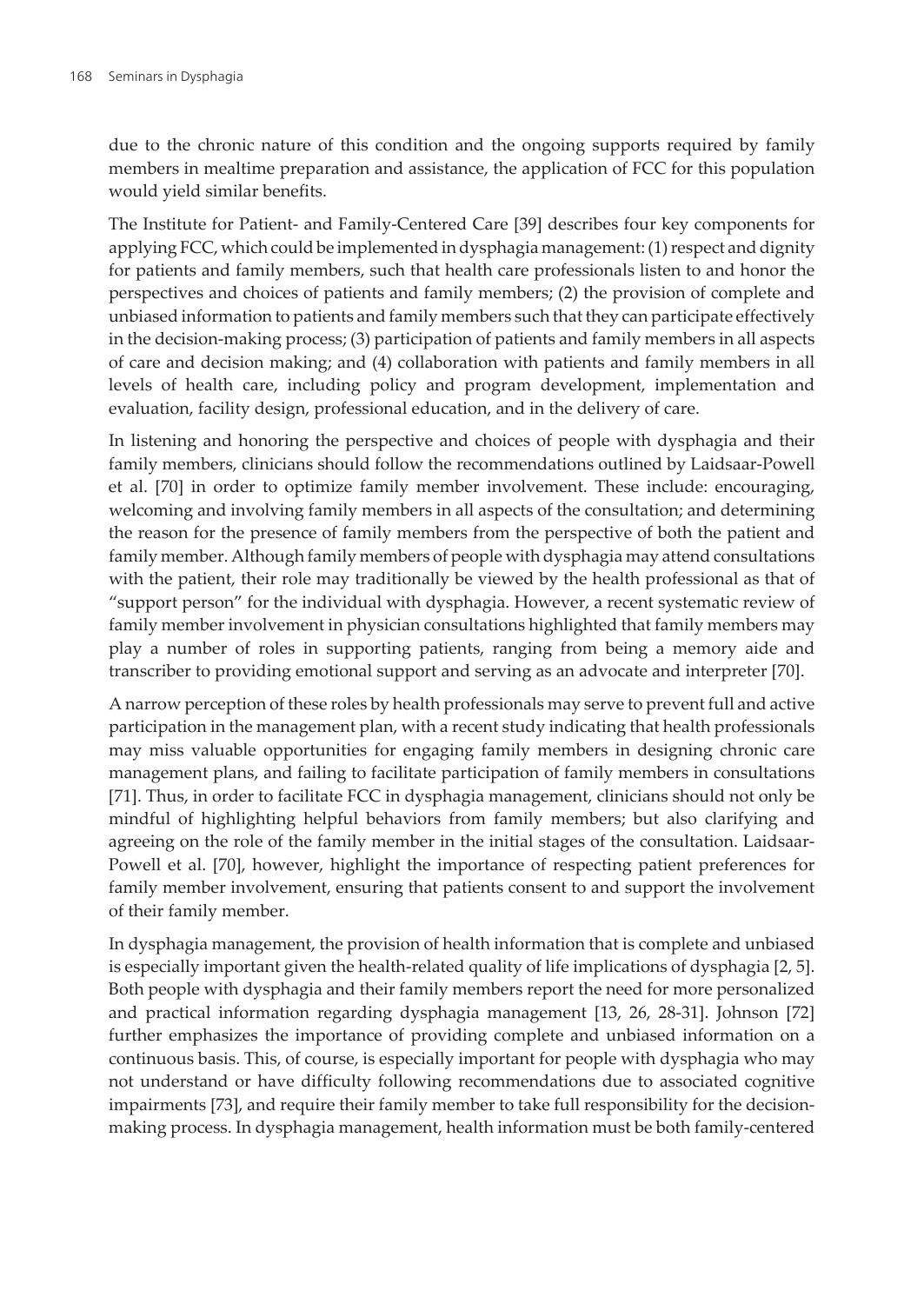and holistic in nature, to ensure that the full consequences of dysphagia on the everyday lives of people with dysphagia and their family members are discussed. Previous research has documented the desire of both people with dysphagia and their families to receive more information regarding the potential everyday impacts of dysphagia and how these impacts can be managed [\[14](#page-12-0), [26\]](#page-13-0). In addition to providing information about the everyday impacts of dysphagia, in order to provide effective FCC, health professionals should also provide information about the role of family members in the management process [\[74](#page-16-0)], including issues relating to meal preparation, shopping for textured modified foods, household organization, nutrition, and encouraging their family member with dysphagia to keep eating [\[26](#page-13-0)], and importantly, discussion of strategies and resources that may aid them in this role.

Another consideration for clinicians is how this information provided to people with dyspha‐ gia and their family members could most effectively inform shared decision making. Shared decision-making is one of the key principles of FCC and involves active participation of both the patient and family in the decision-making process. Kaizer et al. [\[73](#page-16-0)] described a shared decision-making model that was used with people with dysphagia and their family members in a rehabilitation hospital setting. Kaizer et al. [\[73](#page-16-0)] acknowledged that the use of a familycentered shared decision-making model was important in the management of dysphagia as the success of dysphagia recommendations required considerable cooperation and participa‐ tion of both people with dysphagia and their family members. Engagement of people with dysphagia and their family in the decision-making process is especially important to ensure that they understand and agree with the recommendations being made. In situations when patients and families feel "forced" to follow a management plan they do not agree with, divisions may develop between family members, hampering positive relations between the patient and family and the health care team [\[73](#page-16-0)].

It is clear that in order to promote the best possible outcomes for people with dysphagia, and minimize the third-party disability experienced by family members of people with dysphagia, the provision of more holistic, family-centered approach to dysphagia management is recommended. This chapter has provided some key evidence supporting the use of FCC in other areas of health care, which could readily be applied to services for people with the dysphagia and their families. Some important considerations for the successful implementa‐ tion of FCC have also been discussed, with concepts from other fields of health care applied to dysphagia rehabilitation.

### **7. Conclusion**

Current research has documented both the medical, psychosocial, and health-related quality of life impacts of dysphagia. In addition, emerging research is also demonstrating the perva‐ sive nature of dysphagia on family members. Though the physiological impacts of dysphagia are generally well recognized and managed, people with dysphagia and their families may also experience significant negative effects on their daily lives including impacts on meal preparation, family dynamics and family mealtimes, social occasions, and psychological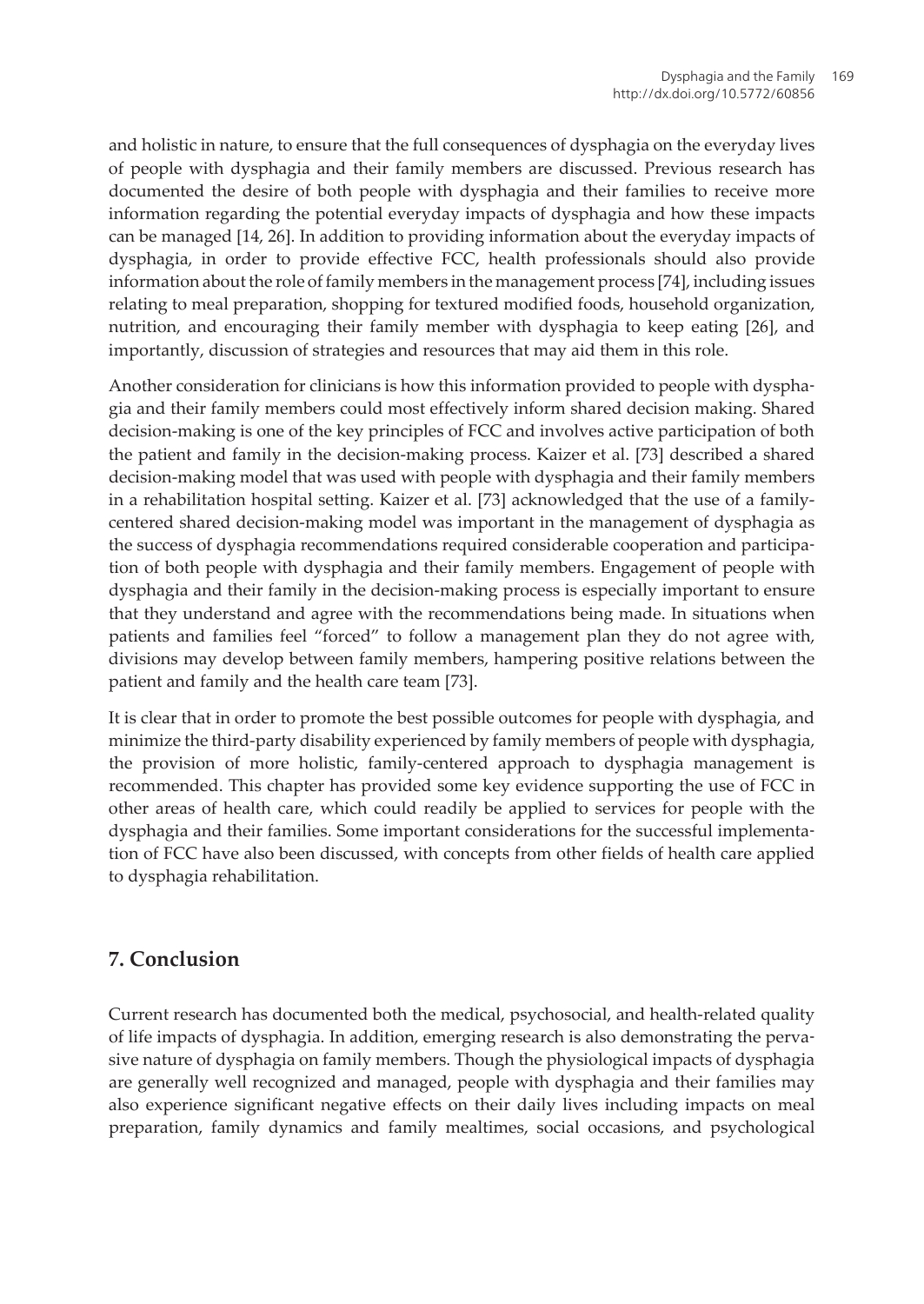<span id="page-11-0"></span>effects. Though clinicians generally recognize the importance of family members, many focus their attention on the individual with dysphagia and therefore the effect of dysphagia on family members is rarely assessed or managed. Providing a more holistic and family-centered approach to dysphagia assessment and management, using a framework such as the ICF, may not only assist the family, but may also result in more positive long-term outcomes for people with dysphagia. In the next decade, further research is required to document the effects of dysphagia on the family and to develop new and innovative treatments for family-centered care in dysphagia management.

### **Author details**

Rebecca L. Nund $^{1,2^\ast}$ , Nerina A. Scarinci<sup>1</sup>, Bena Cartmill<sup>2,3</sup> and Elizabeth C. Ward $^{1,2}$ 

\*Address all correspondence to: r.nund@uq.edu.au

1 School of Health and Rehabilitation Sciences, The University of Queensland, St Lucia Campus, Brisbane, Australia

2 Centre for Functioning and Health Research, Metro South Hospital and Health Services, Brisbane, Australia

3 Speech Pathology Department, Princess Alexandra Hospital, Brisbane, Australia

### **References**

- [1] Sura, L., et al., Dysphagia in the elderly: management and nutritional considerations. Clin Interv Aging, 2012. 7(1): 287-98.
- [2] Logemann, J.A., Evaluation and treatment of swallowing disorders. 2nd ed. 1998, Austin, TX: PRO-ED.
- [3] Foley, N.C., et al., A review of the relationship between dysphagia and malnutrition following stroke. Journal of Rehabilitation Medicine, 2009. 41(9): 707-713.
- [4] Perry, L. and C.P. Love, Screening for dysphagia and aspiration in acute stroke: A systematic review. Dysphagia, 2001. 16(1): 7-18.
- [5] Leow, L.P., et al., The impact of dysphagia on quality of life in ageing and Parkinson's disease as measured by the swallowing quality of life (SWAL-QOL) question‐ naire. Dysphagia, 2010. 25(3): 216-220.
- [6] Davis, L.A., Quality of life issues related to dysphagia. Topics in Geriatric Rehabilitation, 2007. 23(4): 352-365.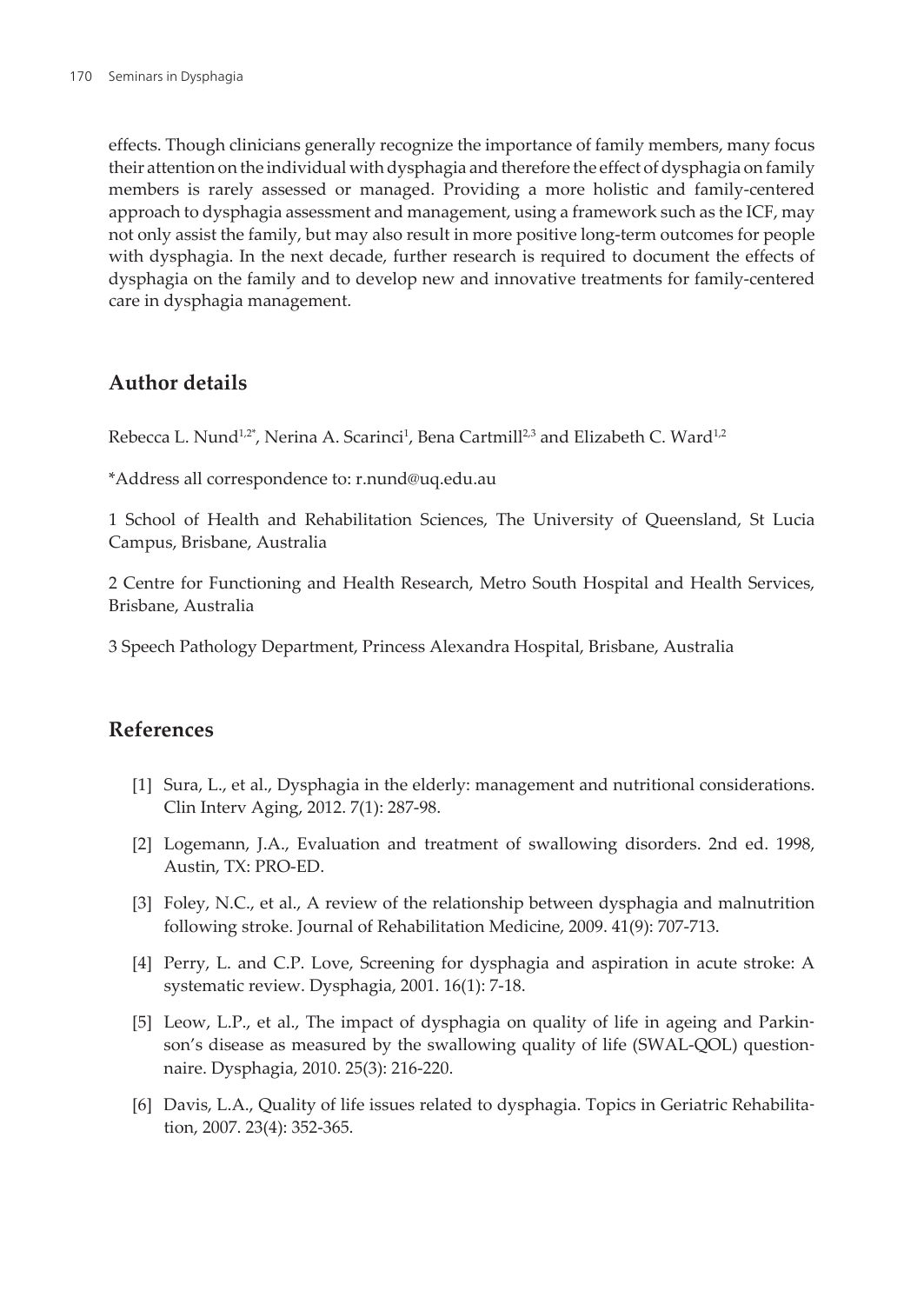- <span id="page-12-0"></span>[7] Vesey, S., Dysphagia and quality of life. British Journal of Community Nursing, 2013. 18(Sup5): S14-S19.
- [8] García-Peris, P., et al., Long-term prevalence of oropharyngeal dysphagia in head and neck cancer patients: impact on quality of life. Clinical Nutrition, 2007. 26(6): 710-717.
- [9] Chen, P.-H., et al., Prevalence of perceived dysphagia and quality-of-life impairment in a geriatric population. Dysphagia, 2009. 24(1): 1-6.
- [10] Eslick, G.D. and N. Talley, Dysphagia: epidemiology, risk factors and impact on quality of life-a population‐based study. Alimentary pharmacology & therapeutics, 2008. 27(10): 971-979.
- [11] Nguyen, N.P., et al., Impact of dysphagia on quality of life after treatment of headand-neck cancer. International Journal of Radiation Oncology Biology Physics, 2005. 61(3): 772-778.
- [12] Regnard, C., et al., Gastrostomies in dementia: Bad practice or bad evidence? Age and Ageing, 2010. 39(3): 282-284.
- [13] Nund, R.L., et al., The lived experience of dysphagia following non-surgical treatment for head and neck cancer. International Journal of Speech-Language Pathology, 2014. 16(3): 282-289.
- [14] Nund, R.L., et al., Survivors' experiences of dysphagia-related services following head and neck cancer: Implications for clinical practice. International Journal of Language & Communication Disorders, 2014. 49(3): 354-363.
- [15] World Health Organization, International Classification of Functioning, Disability and Health. 2001, Geneva: World Health Organization.
- [16] Threats, T.T., Use of the ICF in dysphagia management. Seminars in Speech and Lan‐ guage, 2007. 28(4): 323-333.
- [17] Cartmill, B., et al., Long-term functional outcomes and patient perspective following altered fractionation radiotherapy with concomitant boost for oropharyngeal cancer. Dysphagia, 2012. 27(4): 481-490.
- [18] Frowen, J.J. and A.R. Perry, Swallowing outcomes after radiotherapy for head and neck cancer: a systematic review. Head & Neck, 2006. 28(10): 932-944.
- [19] Hutcheson, K.A. and J.S. Lewin, Functional outcomes after chemoradiotherapy of laryngeal and pharyngeal cancers. Current Oncology Reports, 2012. 14(2): 158-165.
- [20] Nund, R.L., et al., Application of the International Classification of Functioning, Disability and Health (ICF) to people with dysphagia following non-surgical head and neck cancer management. Dysphagia, 1.-12. 2014. 29:692-703.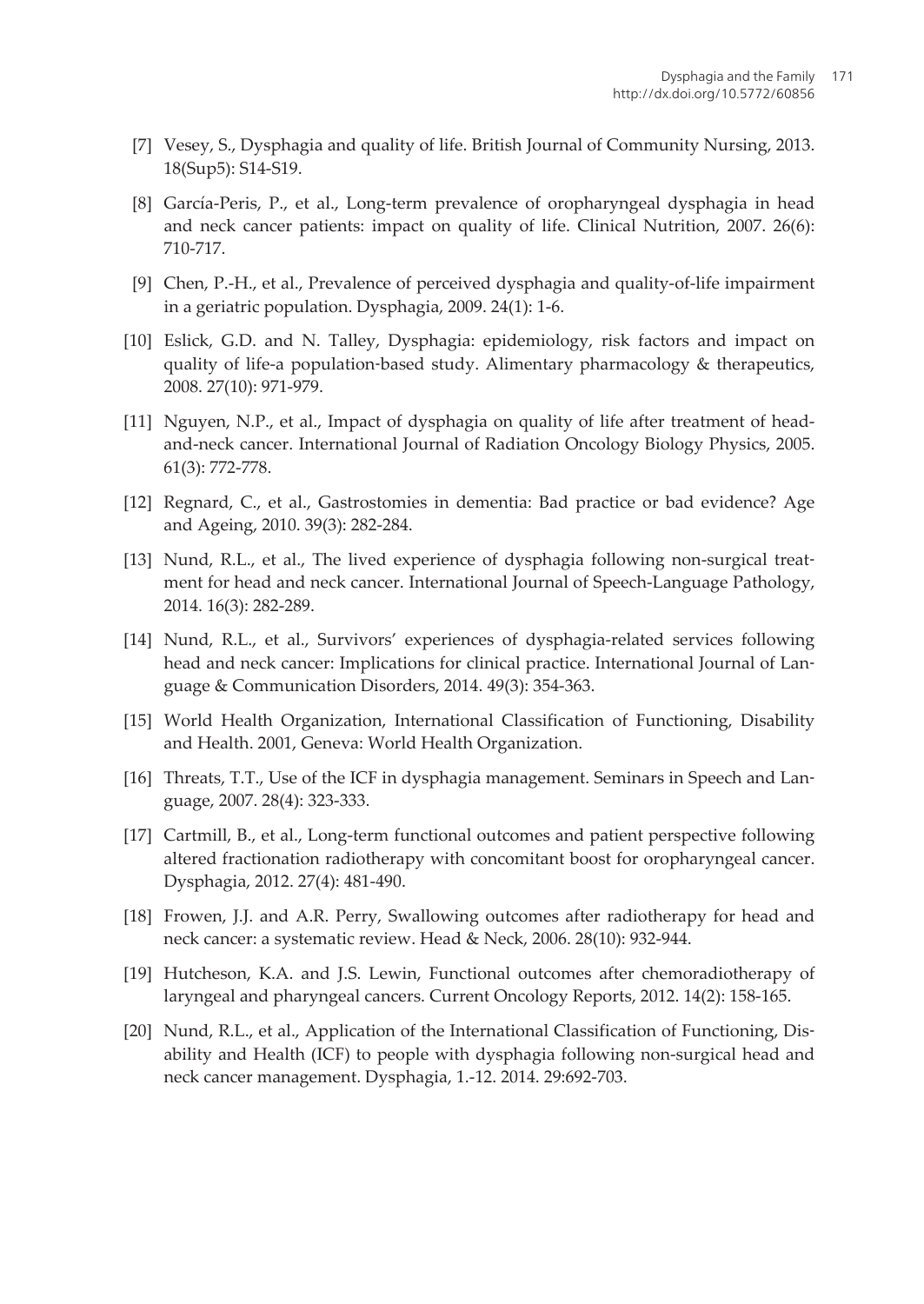- <span id="page-13-0"></span>[21] Roe, J.W.G., et al., Swallowing outcomes following intensity modulated radiation therapy (IMRT) for head & neck cancer: A systematic review. Oral Oncology, 2010. 46(10): 727-733.
- [22] DeVault, M.L., Feeding the family: The social organization of caring as gendered work. 1991, Chicago, IL: University of Chicago Press.
- [23] DeRenzo, E.G., Ethical considerations in dysphagia treatment and research: Secular and sacred, in Dysphagia: A continuum of care, B.C. Sonies, Editor. 1997, Aspen Pub‐ lishers: Gaithersburg, MD. 91-106.
- [24] Patterson, J.M., et al., Head and neck cancer and dysphagia; caring for carers. Psycho-Oncology, 2013. 22(8): 1815-1820.
- [25] Johansson, A.E.M. and U. Johansson, Relatives' experiences of family members' eating difficulties. Scandinavian Journal of Occupational Therapy, 2009. 16(1): 25-32.
- [26] Nund, R.L., et al., Carers' experiences of dysphagia in people treated for head and neck cancer: A qualitative study. Dysphagia, 2014. 29(4): 450-458.
- [27] Kilmer, R.P., J.R. Cook, and E. Munsell, Moving from principles to practice: Recommended policy changes to promote family-centered care. American Journal of Community Psychology, 2010. 46(3-4): 332-341.
- [28] Mayre-Chilton, K.M., B.P. Talwar, and L.M. Goff, Different experiences and perspec‐ tives between head and neck cancer patients and their care-givers on their daily im‐ pact of a gastrostomy tube. Journal of Human Nutrition and Dietetics, 2011. 24(5): 449-459.
- [29] Penner, J.L., et al., Family members experiences caring for patients with advanced head and neck cancer receiving tube feeding: A descriptive phenomenological study. Journal of Pain and Symptom Management, 2012. 44(4): 563-571.
- [30] Stavroulakis, T., et al., The impact of gastrostomy in motor neurone disease: Challenges and benefits from a patient and carer perspective. BMJ Supportive & Palliative Care, 2014.
- [31] Locher, J.L., et al., Disruptions in the organization of meal preparation and consumption among older cancer patients and their family caregivers. Psycho-Oncology, 2010. 19(9): 967-974.
- [32] Verdonck-de Leeuw, I.M., et al., Distress in spouses and patients after treatment for head and neck cancer. The Laryngoscope, 2007. 117(2): 238-241.
- [33] Reid, J., et al., The experience of cancer cachexia: A qualitative study of advanced cancer patients and their family members. International Journal of Nursing Studies, 2009. 46(5): 606-616.
- [34] Meiselman, H.L., Dimensions of the meal. Journal of Foodservice, 2008. 19(1): 13-21.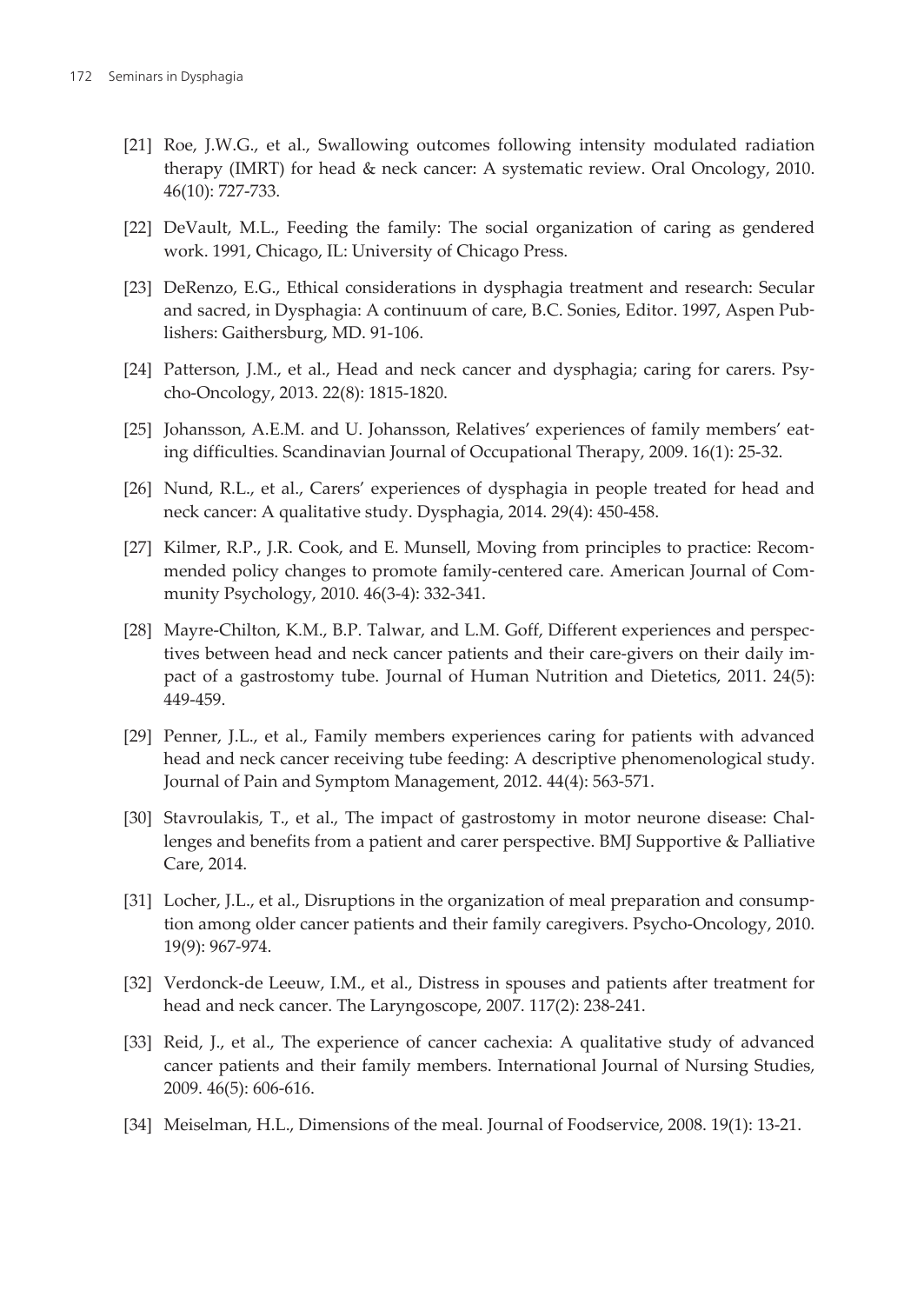- <span id="page-14-0"></span>[35] Wansink, B., Mindless eating: Why we eat more than we think. 2010, New York: Bantam.
- [36] Scarinci, N.A., L. Worrall, and L. Hickson, The ICF and third-party disability: Its application to spouses of older people with hearing impairment. Disability & Rehabilitation, 2009. 31(25): 2088-2100.
- [37] Grawburg, M., et al., Describing the impact of aphasia on close family members using the ICF framework. Disability & Rehabilitation, 2013. 36: 1184-95.
- [38] Nund, R.L., et al., Third-party disability in carers of people with dysphagia following non-surgical management for head and neck cancer. Disability & Rehabilitation, 2015.
- [39] Institute for Patient- and Family-Centered Care. Frequently asked questions. 2010. September 15, 2014.
- [40] Bamm, E.L. and P. Rosenbaum, Family-centered theory: Origins, development, barriers, and supports to implementation in rehabilitation medicine. Archives of Physical Medicine and Rehabilitation 2008. 89(8): 1618-24.
- [41] Crais, E.R., V.Roy, and K. Free, Parents' and professionals' perceptions of the implementation of family-centered practices in child assessments. American Journal of Speech-Language Pathology, 2006. 15(4): 365-377.
- [42] Dempsey, I. and D. Keen, A review of processes and outcomes in family-centered services for children with a disability. Topics in Early Childhood Special Education, 2008. 28(1): 42-52.
- [43] Dunst, C.J., Family-centered practices: Birth through high school. The Journal of Special Education, 2002. 36(3): 141-149.
- [44] Shields, L., J. Pratt, and J. Hunter, Family centred care: A review of qualitative stud‐ ies. Journal of Clinical Nursing, 2006. 15(10): 1317-1323.
- [45] Johnson, B.H., Family-centered care: Facing the new millennium. Interview by Elizabeth Ahmann. Pediatric Nursing, 2000. 26(1): 87-90.
- [46] Goldenberg, H. and I. Goldenberg, Family therapy: An overview. 8th ed. 2013, Belmont, CA: Brooks/Cole.
- [47] Martine, L.M. and R. Schultz, Involving family in psychosocial interventions for chronic illness: Are there added benefits to patients and family members? Current Directions in Psychological Science, 2007. 16: 90-94.
- [48] Black, D.R., L.J. Gleser, and K.J. Kooyers, A meta-analytic evaluation of couples weight-loss programs. Health Psychology, 1990. 9(3): 330-347.
- [49] Edwards, M.E. and Steinglass, Family therapy treatment outcomes for alcoholism. Journal of Marital and Family Therapy, 1995. 21(4): 475-509.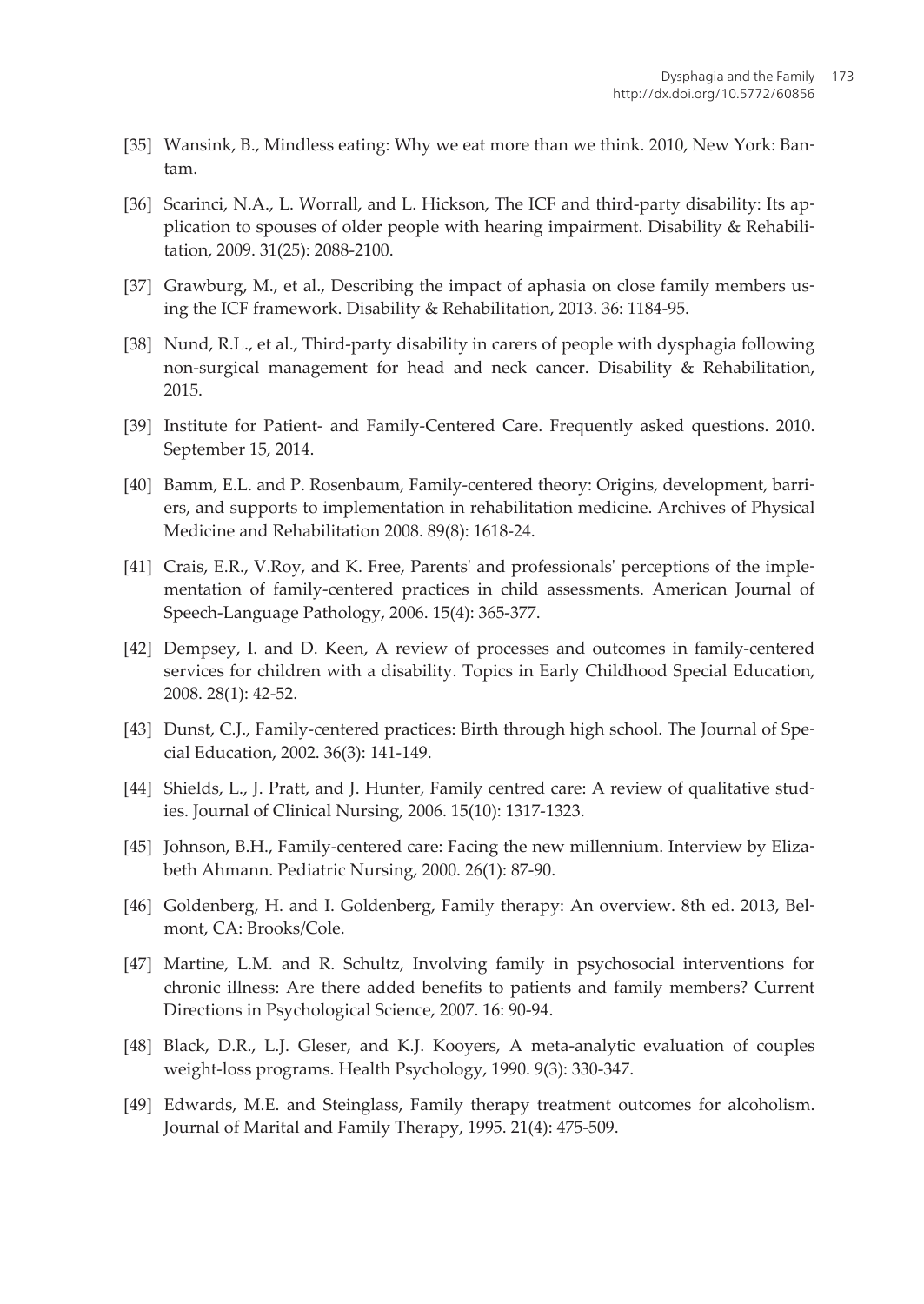- <span id="page-15-0"></span>[50] Eisler, I., The empirical and theoretical base of family therapy and multiple family day therapy for adolescent anorexia nervosa. Journal of Family Therapy, 2005. 27(2): 104-131.
- [51] Eisler, I., et al., Family therapy for adolescent anorexia nervosa: The results of a controlled comparison of two family interventions. Journal of Child Psychology and Psychiatry, 2000. 41(6): 727-736.
- [52] Emmelkamp, P.M.G. and I. De Lange, Spouse involvement in the treatment of obsessive-compulsive patients. Behaviour Research and Therapy, 1983. 21(4): 341-346.
- [53] Kalischuk, R.G., et al., Problem gambling and its impact on families: A literature review. International Gambling Studies, 2006. 6(1): 31-60.
- [54] Mehta, M., A comparative study of family-based and patient-based behavioural management in obsessive-compulsive disorder. The British Journal of Psychiatry, 1990. 157(1): 133-135.
- [55] Renshaw, K.D., G. Steketee, and D.L. Chambless, Involving family members in the treatment of OCD. Cognitive Behaviour Therapy, 2005. 34(3): 164-175.
- [56] Steinberg, M.A., Couples treatment issues for recovering male compulsive gamblers and their partners. Journal of Gambling Studies, 1993. 9(2): 153-167.
- [57] Tepperman, J.H., The effectiveness of short-term group therapy upon the pathological gambler and wife. Journal of Gambling Behavior, 1985. 1(2): 119-130.
- [58] Kuhlthau, K.A., et al., Evidence for family-centered care for children with special health care needs: A systematic review. Academic Pediatrics, 2011. 11(2): 136-143..
- [59] Dunst, C.J., C.M. Trivette, and D.W. Hamby, Meta-analysis of family-centered help‐ giving practices research. Mental Retardation and Developmental Disabilities Re‐ search Reviews, 2007. 13(4): 370-378.
- [60] Clayman, M.L., et al., Autonomy-related behaviors of patient companions and their effect on decision-making activity in geriatric primary care visits. Social Science & Medicine, 2005. 60(7): 1583-1591.
- [61] Jansen, J., et al., The role of companions in aiding older cancer patients to recall medical information. Psycho-Oncology, 2010. 19(2): 170-179.
- [62] Street, R.L. and H.S. Gordon, Companion participation in cancer consultations. Psy‐ cho-Oncology, 2008. 17(3): 244-251.
- [63] Wolff, J.L. and D.L. Roter, Hidden in plain sight: Medical visit companions as a resource for vulnerable older adults. Archives of Internal Medicine, 2008. 168(13): 1409-1415.
- [64] DiMatteo, M.R., Social support and patient adherence to medical treatment: A metaanalysis. Health Psychology, 2004. 23(2): 207-218.